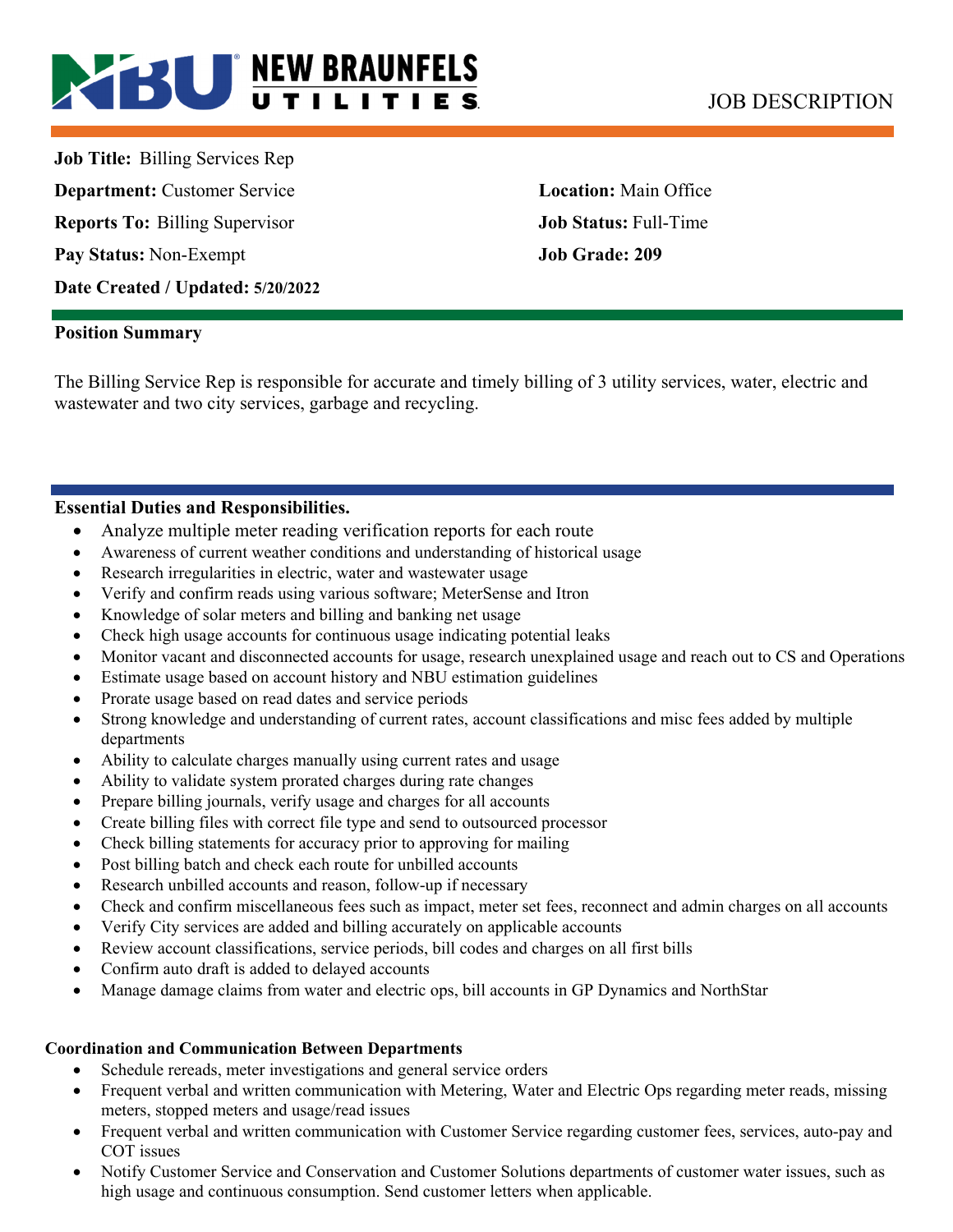Verify impact fees, meter set fees, D/R fees and damaged meter charges with New Construction Department, when needed.

#### **Software and Basic Skills**

- Proficiency in NorthStar CIS and GP Dynamics
- Proficiency MDM systems, such as MeterSense and Itron
- Excellent verbal and written communication skills
- Exceptional time-management and multi-tasking ability
- Strong analytical skills, attention to detail, ability to identify trends and patterns of usage and discrepancies

#### GENERAL RESPONSIBILITIES

- Maintain regular attendance; leave schedule should be managed so as to not interfere with ability to accomplish tasks
- Adhere to NBU safety guidelines and practices at all times and in all situations
- Maintain a clean and safe work area, office, field site and vehicle as applicable
- $\bullet$  Develop & maintain effective customer service skills for communications with co-workers, customers and the public in general
- Maintain strict confidentiality of business, employee and customer information in written and oral communications and safeguard sensitive documents
- Adhere to NBU policies and procedures
- Exemplifies NBU Core Values of Integrity, Stewardship, Team and Safety
- Participate in and support initiatives to reach annual NBU Performance Measures

# **Formal Education and Work Experience Requirements**

Degree/Diploma Obtained: High School Diploma/GED Field of Study: General Studies

Work Experience Time Frame: One Year or More

Other:

## **Certification and Licensures Requirements**

Click or tap here to enter text.

#### **Other Minimum Qualifications**

- One to two years of experience with NBU and a thorough understanding of billing cycles and policies required.
- Two years of billing experience occupying a position that utilizes strong analytical skills in any industry may be substituted for experience at NBU.
- Ability to operate various standard office machines with accuracy and dexterity.

#### **Knowledge of Computer Software**

|                        | No Knowledge | Beginner | Intermediate | Expert |
|------------------------|--------------|----------|--------------|--------|
| Arc GIS                | ⊠            |          |              |        |
| AutoCAD                | ⊠            |          |              |        |
| <b>Crystal Reports</b> | $\boxtimes$  |          |              |        |
| Microsoft Access       | $\boxtimes$  |          |              |        |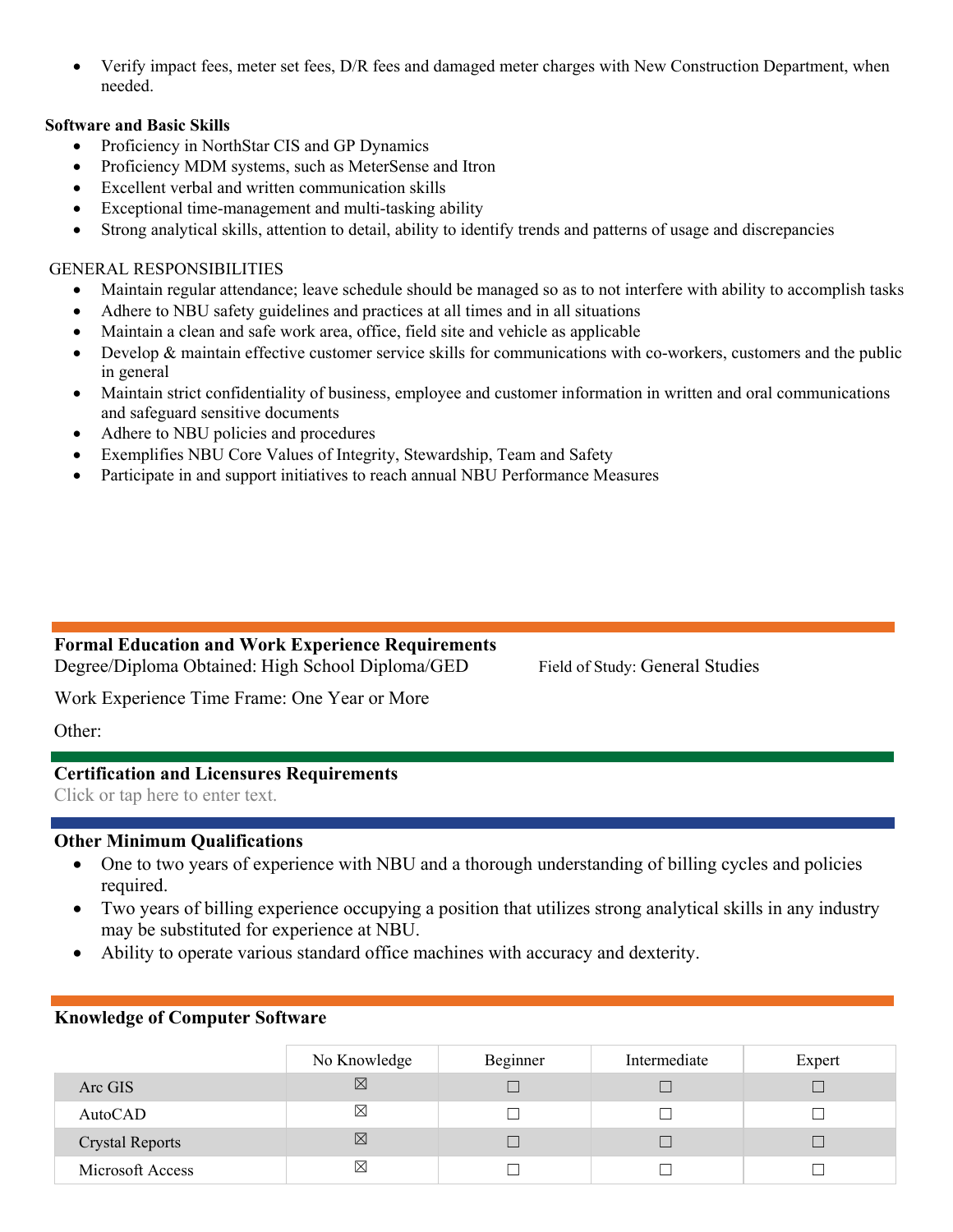| Microsoft Excel      |           |             | $\boxtimes$ |  |
|----------------------|-----------|-------------|-------------|--|
| Microsoft Word       |           |             | ⋉           |  |
| Microsoft Publisher  | $\bowtie$ |             |             |  |
| Microsoft PowerPoint |           | $\boxtimes$ |             |  |

**Other Software Knowledge** 

Click or tap here to enter text.

#### **Experience with Machines, Tools, Equipment and Other Work Aids**

Copier, fax, scanner, computer and calculator

#### **Physical Demands**

#### **Standing:** Rarely

- $\Box$  Making Presentations
- $\Box$  Observing Work Site
- □ Observing Work Duties
- $\boxtimes$  Communication with Co-Workers

#### **Fine Dexterity:** Constantly

- ☒ Computer Keyboard
- $\Box$  Telephone Keypad
- ☒ Calculator
- $\Box$  Calibrating Equipment

#### **Walking:** Occasionally

- ☒ To Other Departments/Offices/Office Equipment
- □ Around Worksite

#### **Lifting:** Rarely

- $\boxtimes$  Supplies
- $\Box$  Equipment
- $\boxtimes$  Files

#### **Carrying:** Never

- $\square$  Supplies
- $\Box$  Equipment
- $\Box$  Files

#### **Sitting: Constantly**

- ☒ Desk Work
- ☒ Meetings
- $\Box$  Driving

#### **Reaching:** Rarely

- $\boxtimes$  For Supplies
- $\boxtimes$  For Files

# **Handling:** Frequently

- ☒ Paperwork
- □ Monies

#### **Kneeling:** Rarely

- $\boxtimes$  Filing in Lower Drawers
- ☒ Retrieving Items from Lower Shelves/Ground

#### **Pushing/Pulling:** Rarely

- ☒ File Drawers
- $\Box$  Equipment
- $\boxtimes$  Table and Chairs
- □ Hose

#### **Climbing:** Rarely

- ☒ Stairs
- □ Ladder
- □ Step Stool
- $\Box$  Onto Equipment

#### **Vision:** Constantly

- $\boxtimes$  Reading
- ☒ Computer Screen
- $\Box$  Driving
- $\Box$  Observing Worksite

#### **Foot Controls:** Never

- $\Box$  Driving
- ☐ Operating Heavy Equipment
- □ Dictaphone

#### **Balancing:** Never

- □ On Ladder
- $\Box$  On Equipment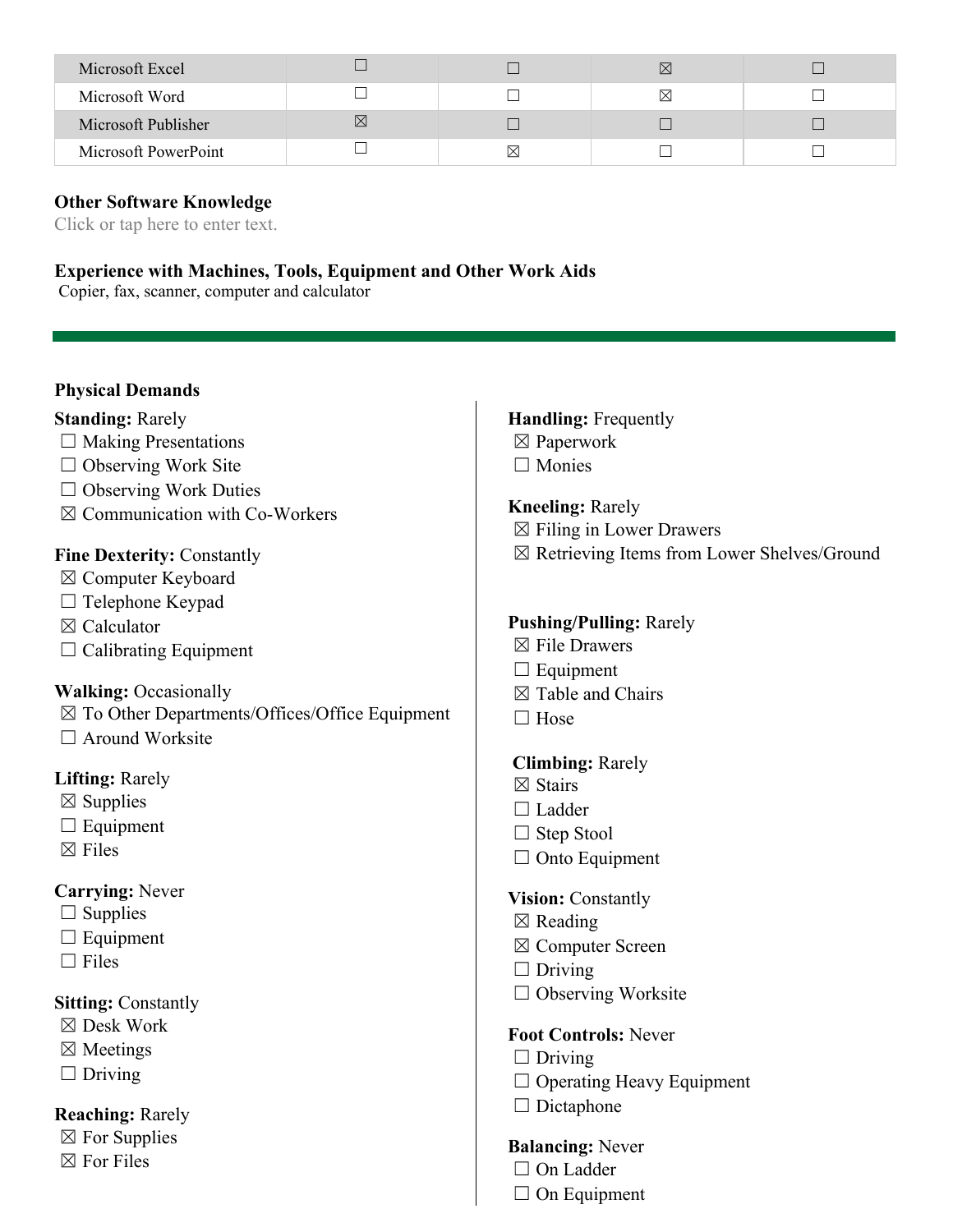□ On Step Stool

# **Bending:** Rarely

- $\boxtimes$  Filing in Lower Drawers
- ☒ Retrieving Items from Lower Shelves/Ground
- $\Box$  Making Repairs

# **Crouching:** Rarely

- ☒ Filing in Lower Drawers
- ☒ Retrieving Items from Lower Shelves/Ground

# **Crawling:** Rarely

☒ Under Equipment

☐ Inside Attics/Pipes/Ditches

# **Hearing:** Frequently ☒ Communication Via Telephone/Radio/To Co-Workers/Public  $\Box$  Listening to Equipment

# **Twisting:** Never

- □ From Computer to Telephone
- □ Getting Inside Vehicle

# **Talking:** Frequently

☒ Communication Via Telephone/Radio/To Co-Workers/Public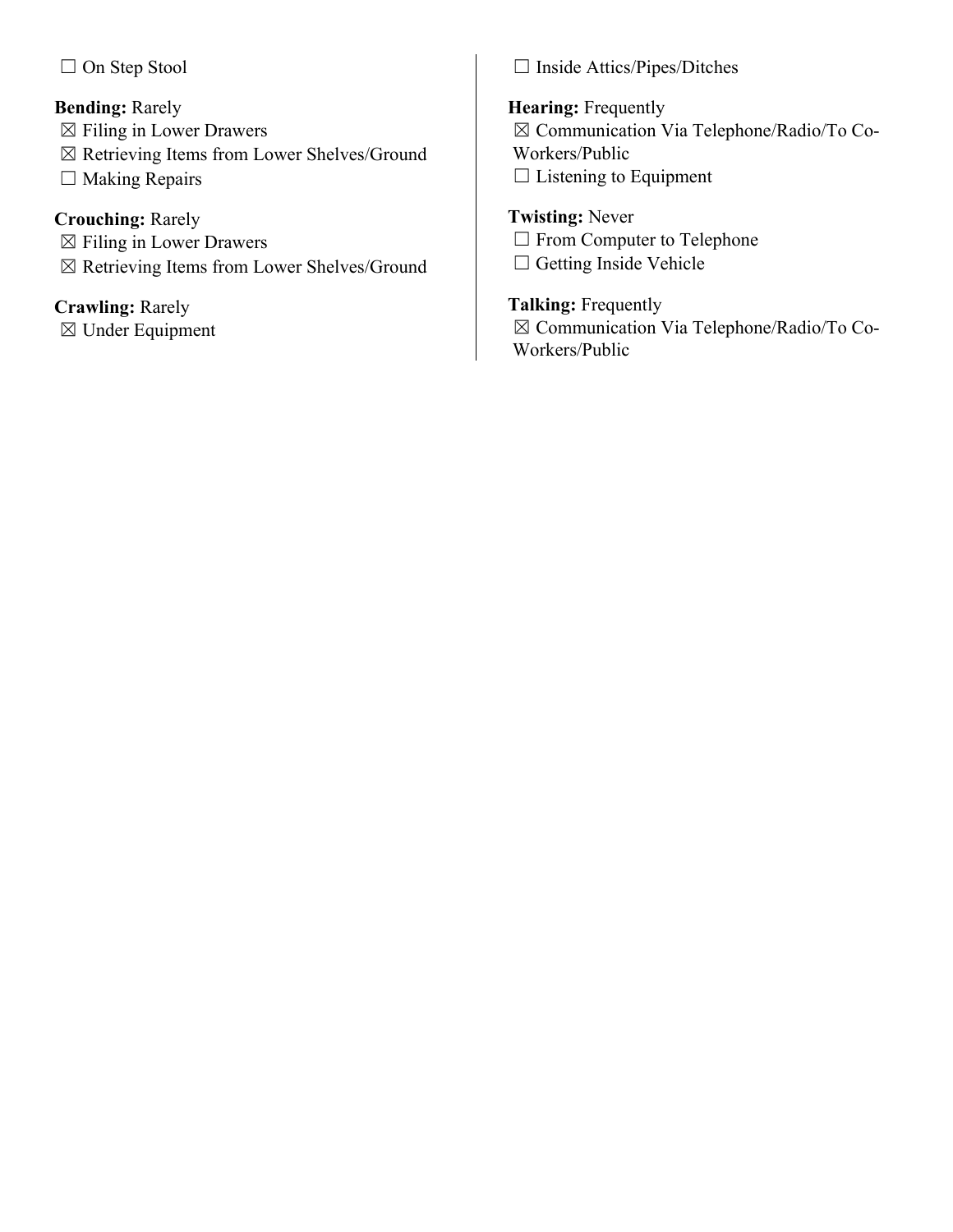## **Other**

Click or tap here to enter text.

#### **Environmental Factors**

|                                                                                     | Never       | Seasonally | Several<br>Times Per<br>Year | Several<br>Times Per<br>Month | Several<br>Times Per<br>Week | Daily |
|-------------------------------------------------------------------------------------|-------------|------------|------------------------------|-------------------------------|------------------------------|-------|
| Extreme Temperature (Heat,<br>cold, extreme temp. change)                           | $\boxtimes$ | П          | $\Box$                       | $\Box$                        | $\Box$                       |       |
| Wetness and/or humidity<br>(bodily discomfort from<br>moisture)                     | $\boxtimes$ |            | П                            |                               | П                            |       |
| Respiratory Hazards (Fumes,<br>gases, chemicals, dust, and<br>dirt)                 | $\boxtimes$ |            | $\Box$                       |                               | $\Box$                       |       |
| Noise and Vibration<br>(sufficient to cause hearing<br>loss)                        | $\boxtimes$ |            | $\Box$                       |                               | П                            |       |
| Physical Hazards (High<br>voltage, dangerous<br>machinery, aggressive<br>Customers) | $\nabla$    | П          | $\Box$                       | П                             | $\Box$                       | П     |

## **Health and Safety Conditions**

|                              | Never<br>(Never Occurs) | Rarely<br>(Less than 1)<br>hour per week) | Occasionally<br>$(1/3)$ or more of<br>the time) | Frequently<br>(From $1/3$ to $2/3$<br>of the time) | Constantly<br>$(2/3)$ or more of<br>the time) |
|------------------------------|-------------------------|-------------------------------------------|-------------------------------------------------|----------------------------------------------------|-----------------------------------------------|
| <b>Mechanical Hazards</b>    | $\boxtimes$             | $\Box$                                    |                                                 |                                                    |                                               |
| <b>Chemical Hazards</b>      | $\boxtimes$             | $\Box$                                    | П                                               | П                                                  |                                               |
| <b>Electrical Hazards</b>    | $\boxtimes$             | $\Box$                                    | $\Box$                                          |                                                    |                                               |
| Fire Hazards                 | $\boxtimes$             | $\Box$                                    | П                                               | П                                                  |                                               |
| Explosives                   | $\boxtimes$             | $\Box$                                    | $\Box$                                          | m,                                                 | $\Box$                                        |
| <b>Communicable Diseases</b> | $\boxtimes$             | П                                         |                                                 | П                                                  |                                               |
| Physical Danger or Abuse     | $\boxtimes$             | П                                         |                                                 |                                                    |                                               |

# **Other**

Click or tap here to enter text.

# Primary Work Environment: Choose an item.

Other: Click or tap here to enter text.